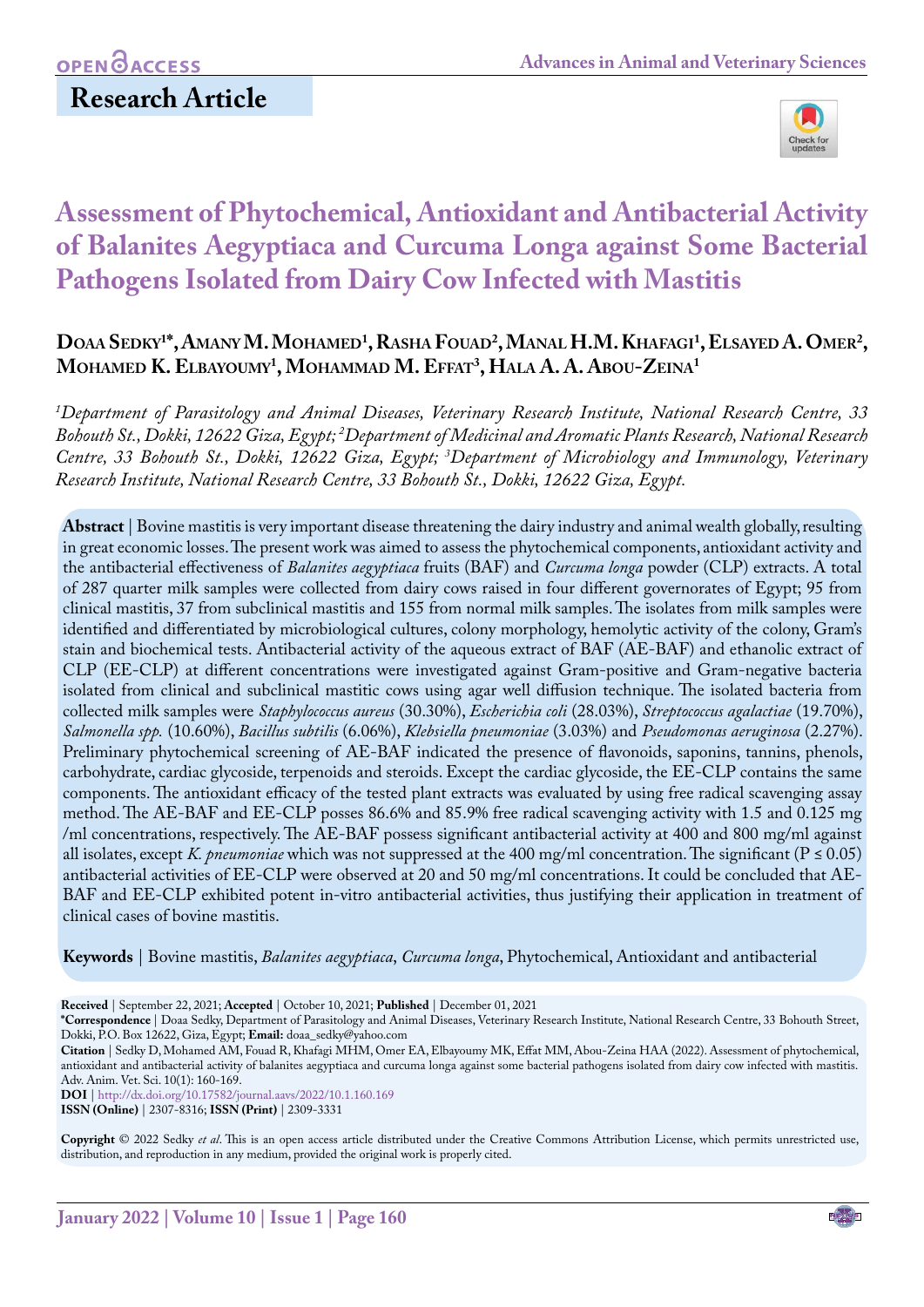## **OPEN**OACCESS **INTRODUCTION**

**B**ovine mastitis is the most common and commercially significant infectious disease in the world. Bovine mastitis, which affected both milk output and milk mastitis, which affected both milk output and milk quality, resulted in increased treatment expenses, labour expenditures, and culling, resulting in significant economic losses ([Kotb et al., 2021](#page-8-0)). Mastitis caused due to a variety of agents including environmental and microbial factors (Pyörälä, 2002). Mastitis in cattle is produced by a variety of pathogenic microorganisms. *Staphylococcus aureus* (*S. aureus*), *Streptococcus agalactiae* (*S. agalactiae*), *Streptococcus uberis* (*S. uberis*), *Streptococcus dysgalactiae* (*S. dysgalactiae*) and *Escherichia coli* (*E. coli*) are the most common pathogens accounting for the majority of cases being ([Reyher et al.,](#page-9-0)  [2012](#page-9-0)). The distribution of mastitis pathogen strains differs within individual animals in a herd, as well as herds, host species and countries ([Sedky et al., 2020a](#page-9-1)). The frequent use of antibiotics intra-mammary and parenterally in the treatment of mastitis has several adverse effects, including antibiotic residues entering the human food chain and the transmission of antibiotic-resistant bacteria strains ([Krömker and Leimbach, 2017](#page-8-1); [Mohandes et al., 2021](#page-8-2)). Additionally, antibiotic-resistant resulting in low rate of intramammary cures [\(Dingwell et al., 2003](#page-8-3)).

Controlling udder health is essential for the dairy production and reducing food borne illness and giving healthy dairy food (Fusco et al., 2020). Furthermore, the development and spread of antibiotics resistance bacteria as a result of mastitis treatment is a public health hazard to consumers, affecting both human and animal health ([Oliver et al., 2005\)](#page-9-2). There is a considerable interest in developing new antimicrobial drugs from medicinal plants because of increasing evidence of multidrug-resistant bacteria ([Kovacevic et al., 2021](#page-8-4)).

*Balanites aegyptiaca* Delile (L.) (Family: Balanitaceae) is commonly known as the desert date, is a spiny tree that grows up to 10 meters tall and is found in Africa and South Asia. *B. aegyptiaca* grows in Western and Eastern deserts of Egypt and at the borders between Egypt and Sudan ([Abdel-Farid and El-Sayed, 2021\)](#page-7-0). *B. aegyptiaca* fruit is reported to have a wide variety of compounds with different biological and pharmacological effects such as anti-inflammatory, antioxidant, cytotoxic and antimicrobial activities ([Chothani and Vaghasiya, 2011\)](#page-8-5).

Desert date is rich in antimicrobial compounds including phenolics as simple phenols, quinones, phenolic acids, flavonols, flavones, flavonoids, tannins, coumarins, terpenoids, essential oils and alkaloids [\(Cowan,1999;](#page-8-6) [Murthy et al., 2021\)](#page-9-3). In African folk medicine the bark of *B. aegyptiaca* is commonly used for the treatment of wounds and skin diseases. The aqueous extract of *B. aegyptiaca* 

**Advances in Animal and Veterinary Sciences** bark inhibited the growth of *Pseudomonas aeruginosa* (*P. aeruginosa*) and *S. aureus* isolated from wounds ([Anani et](#page-7-1) [al., 2015](#page-7-1)). The antifungal activity of saponin-rich extracts of fruit mesocarp against phytopathogenic fungi was investigated *in vitro* [\(Chapagain et al., 2007](#page-8-7)).

*Curcuma longa* L. (Turmeric) belongs to the Zingiberaceae family botanically. Turmeric has antibacterial, antifungal, antiviral, anti-aging, antimalarial, anticancer, anti-Alzheimer's disease, antioxidant, and anti-inflammatory properties [\(Moghadamtousi et al., 2014](#page-8-8); [Boroumand et al.,](#page-8-9) [2018](#page-8-9)). The curcumin and the oil fraction inhibit the growth of many bacteria such as *E. coli, Streptococcus, Salmonella Typhimurium, Staphylococcus, Yersinia enterocolitica, Bacillus subtilis* and *B. cereus* [\(KaiKai et al., 2020](#page-8-10)).

The main objective of this study was to evaluate the prevalence of mastitis in dairy cattle and the principal bacterial pathogens that cause mastitis in four Egyptian governorates, and assess the antibacterial activities of *B. aegyptiaca* fruits and *Curcuma longa* powder as a model of medicinal plants against mastitis-associated pathogens. The purpose was also to assess the phytochemical contents and the *in vitro* antioxidant capabilities of the medicinal plant extracts studied.

### **MATERIALS AND METHODS**

#### **Ethical approval**

The Ethical Committee for Medical Research (ECMR) at the National Research Centre (NRC) in Egypt approved this study and in accordance with local laws and regulations. Approval Protocol No.: 16229.

#### **Collection of milk samples**

After clinical examination of udder, milk samples were aseptically collected as previously described by [Amer et al.](#page-7-2) [\(2018\).](#page-7-2) California mastitis test (CMT) were applied for detection of clinical and subclinical mastitis [\(Sedky et al.,](#page-9-4) [2020b\)](#page-9-4). The quarter which gave positive result for CMT was considered as sub-clinically affected.

A total of 287 milk samples (95 from clinically mastitis, 37 from subclinical mastitis and 155 normal milk samples) were obtained from cows housed in private dairy farms located in four different provinces of Egypt at Kaluobia-Giza –Sharkia and EL Fayoum, 87, 95, 70 and 35 milk samples were collected, respectively.The distribution of the collected milk samples were illustrated in [Table 1](#page-2-0).

#### **Bacteria isolation and identification from milk samples**

Microbiological protocols for the diagnosis of udder infection published by the [National Mastitis Council](#page-9-5)

**January 2022 | Volume 10 | Issue 1 | Page 161**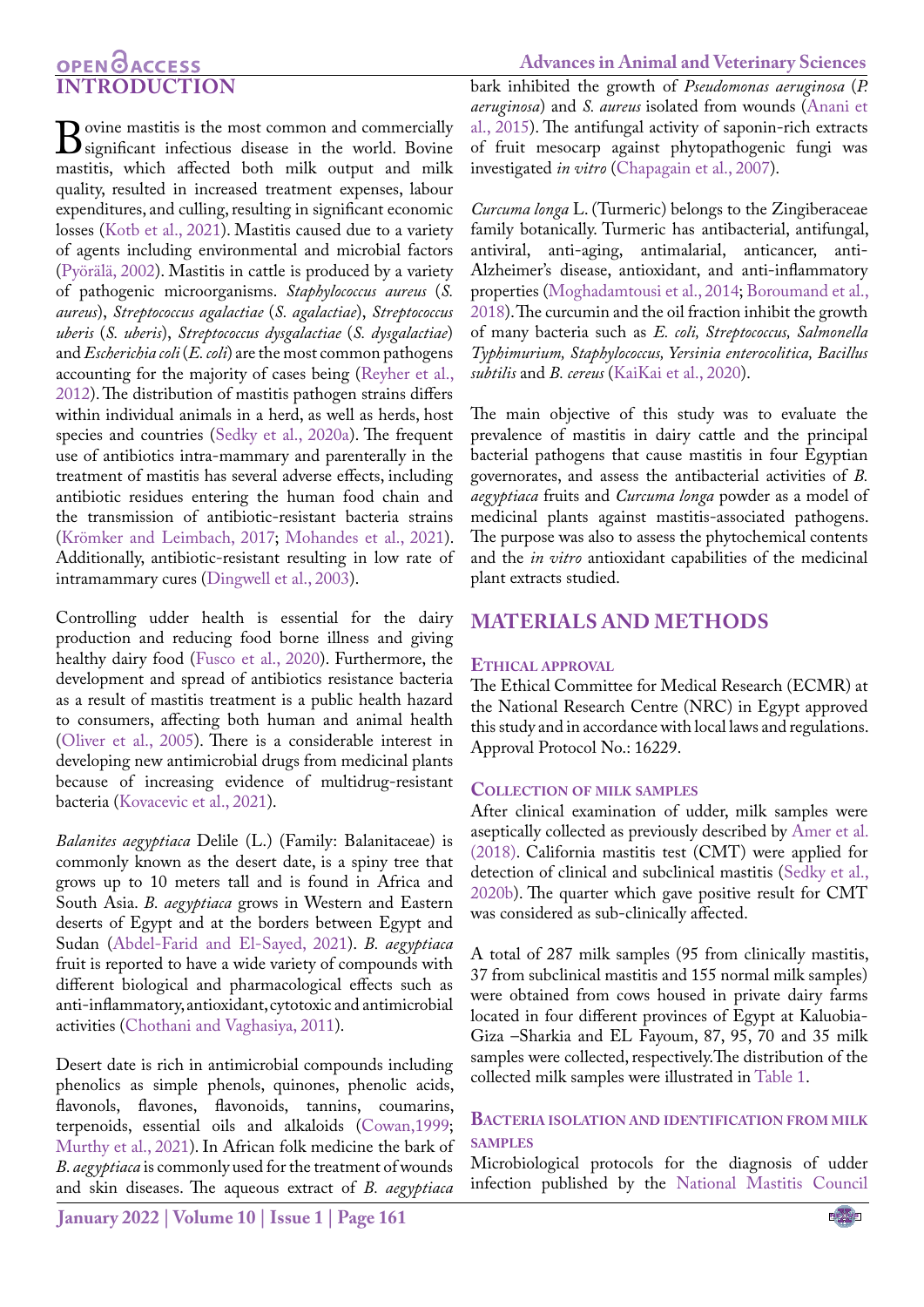# **OPEN**<sub>d</sub>

[\(1999\),](#page-9-5) were used to isolate and identify bacterial strains from milk samples. A loopful of the milk sample was streaked on blood agar and then sub cultured on Eosin methylene blue (EMB**),** Mannitol salt agar, Edwards Agar, Salmonella-Shigella Agar, and MacConkey Agar. After that, plates were then incubated aerobically at 37ºC for 24 hours. Morphology of the suspected colonies were examined microscopically in Gram stained films. They were then subjected for biochemical tests for identification of pathogens including oxidase activity, acid production (lactose sucrose and glucose fermentation), indole production, catalase test, mannitol fermentation test, coagulase test, Voges–Proskauer and hydrogen sulfide production as formerly designated by [Quinn \(2011\).](#page-9-6) In addition, each strain was confirmed the identification by using Analytical Profile Index API-20 tests (API, bio Meraux, France).

<span id="page-2-0"></span>

|  |  |  | Table 1: Incidence of clinical, subclinical mastitic and |  |
|--|--|--|----------------------------------------------------------|--|
|  |  |  | healthy milk samples in four different provinces.        |  |

| Provinces clinical | mastitic<br>milk<br>samples | mastitic<br>milk<br>samples | Subclinical Healthy milk Total<br>samples | milk<br>samples |
|--------------------|-----------------------------|-----------------------------|-------------------------------------------|-----------------|
| Kaluobia           | 23 (26.44%)                 | 21 (24.14%)                 | 43 (49.43%)                               | 87              |
| Giza               | 31 (32.63%) 6 (6.32%)       |                             | 58 (61.05%)                               | 95              |
| Sharkia            | 27 (38.57%) 8 (11.43%)      |                             | 35 (50.00%)                               | 70              |
| $E1-$<br>Fayoum    | $14(40\%)$ $2(5.71\%)$      |                             | 19 (54.29%)                               | 35              |
| total              |                             |                             | 95 (33.10%) 37 (12.89%) 155 (54.01%)      | 287             |

#### **Preparation of plant extracts Ethanolic extract of** *C. longa*

*C. longa* dried rhizomes were purchased from a local market in Cairo, Egypt. It was extracted according to the techniques described by [El-Newary et al. \(2016\).](#page-8-11) Briefly, dried rhizomes were coarsely powdered, then *C. longa* powder (1kg) were soaked in 4 L. 70% ethyl alcohol, and kept in tightly sealed vessels at room temperature for three weeks, stirring several times daily with a sterile glass rod. This mixture was filtered. The extraction of the residue was repeated 3-5 times in the same manner until a clear colorless supernatant extraction liquid was obtained. The extracted liquid was filtered and concentrated using rotary evaporator under reduced pressure at 50°C until the solvent was completely removed. The extract was stored at 4°C until used.

#### **Aqueous extract of** *B. aegyptiaca*

The fruits of *B. aegyptiaca* were obtained from Aswan, Egypt. The fresh fruits of *B*. *aegyptiaca* (1kg) were subjected to triple maceration then they were soaked in 4L distilled water and continued the next steps as shown previously in the EE-CLP.

#### **Phytochemical screening**

The AE-BAF and EE-CLP were analyzed for the presence of the phytoconstituents through preliminary phytochemical screening using modified and standard methods [\(Obasi et al., 2010](#page-9-7); Tiwari et al., 2011). The plant extracts were tested for the following phytochemical components: phenolics, cardiac glycosides, tannins, saponins, alkaloids, steroids, flavonoids, carbohydrates, proteins and terpenoids.

#### *In vitro* **antioxidant activity**

The antioxidant activities of AE-BAF and EE-CLP were assessed in terms of hydrogen-donating or radicalscavenging ability, using the stable radical DPPH (2, 20-Diphenyl-1-picrylhydrazyl) according to [Brand-](#page-8-12)[Williams et al. \(1995\).](#page-8-12) This activity is comparable with that of the standard drug ascorbic acid as strong antioxidant. The DPPH solution was prepared by dissolving 9.85 mg in 100 ml 70% methanol. Different concentrations of AE-BAF and EE-CLP were added to methanol 70 % and 335 µl DPPH. The mixtures were thoroughly shaken before being placed in the dark at room temperature for 30 minutes. If free radicals have been scavenged the purple colour of DPPH will degenerate to yellow, indicating free radical scavenging activity. A spectrophotometer was used to measure the decrease in absorbance at 517 nm. The Absorbance of the radical without sample was used as control (665  $\mu$ l methanol 70 % and 335  $\mu$ l DPPH). The amount of sample required to reduce the DPPH absorbance was determined.

The inhibition percentage of the DPPH radical by the extracts was calculated according to the following equation:

$$
DPPH\;inhibition\; % = [(AB-AS)/AB] \; x \; 100
$$

Where, AB=absorbance of control sample, and AS= absorbance of a tested sample at the end of the reaction.

#### **Assay of the antibacterial effect of the plant EXTRACTS**

#### **Inoculums preparation**

The identified isolated micro-organisms were cultured on a nutrient agar plate and incubated at 37°C for 24 hours. Discrete colonies were collected with sterile wire loop and inoculated into a 5ml sterile saline solution. To obtain 108 CFU/ml bacterial cultures, the test tubes were thoroughly shaken and the turbidity of the bacterial suspension was adjusted by comparing it with the 0.5 McFarland standards using spectrophotometer. Its absorbance was set to 580 um ([Mostafa et al., 2018\)](#page-8-13).

#### **Agar well diffusion test**

Muller Hinton agar was poured into sterile Petri dishes

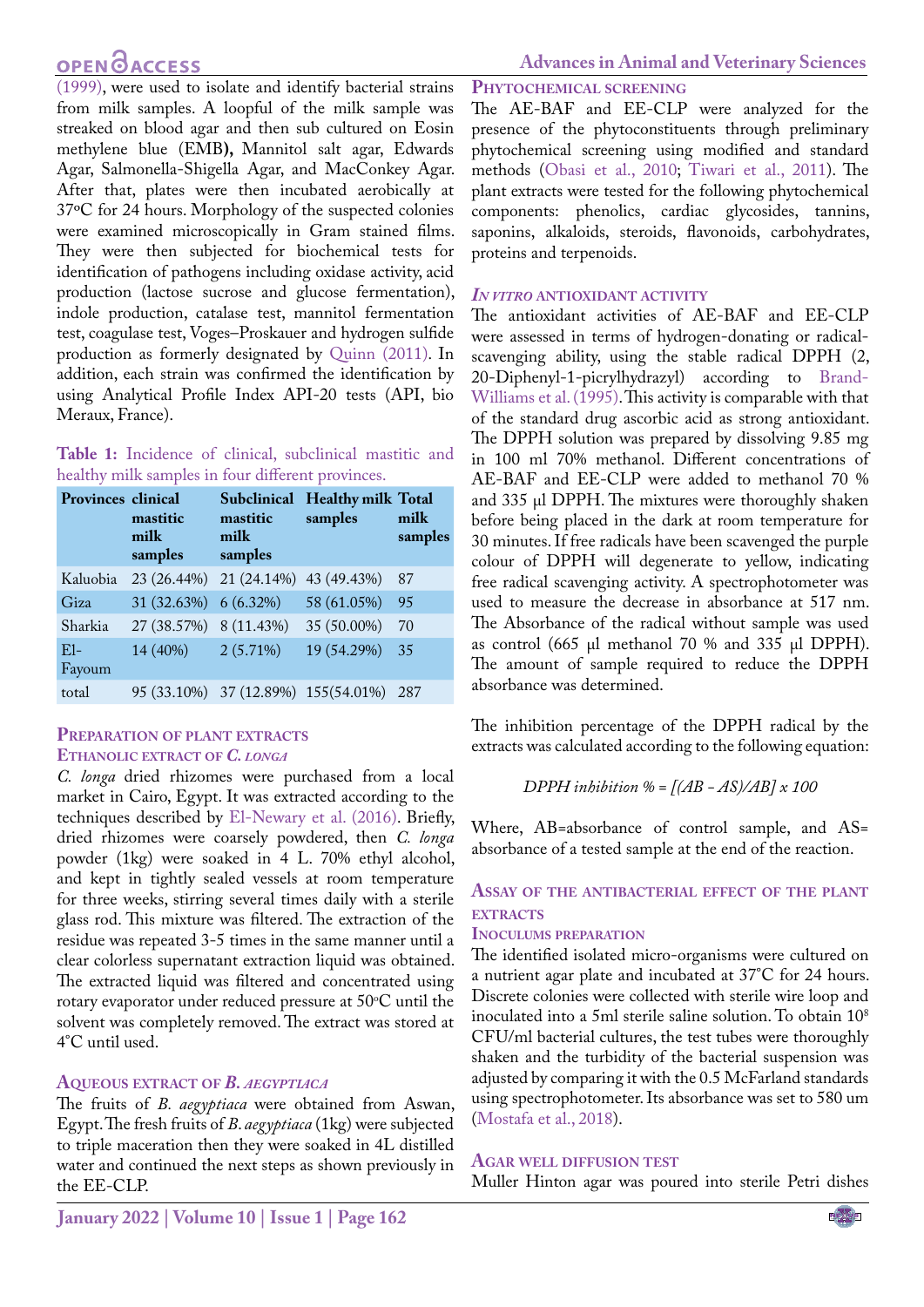# **OPEN**OACCESS

and was allowed to solidify. Using a sterile swap stick one milliliter of fresh bacterial culture was spread on the surface of the media. A sterile cork borer 6 mm in diameter was used to make wells in agar plates containing inoculums. Then, 100 µl of different concentrations of EE-CLP100, 50, 20 and 10 mg/ml then dispensed into the wells. The plates were placed in the refrigerator for 30 minutes to allow the extracts to full then diffuse into the agar. The plates were then incubated at 37°C for 18 hours. The zone of inhibition that appeared after the incubation period was recorded to detect antimicrobial activity [\(Ahuja et al., 2015](#page-7-3)). Gentamycin was used as positive control as described by [NCCL \(1999\)](#page-9-5). The experiment was carried out in triplicate, and the results were expressed as means ± standard error of the three parallel measurements. This procedure was repeated again by using 800 and 400mg/ml of AE-BAF. Different concentrations of the extracts were prepared separately by dissolving the extract in sterile distilled water.

#### **Statistical analysis**

Using SPSS (version 17), data were statistically analyzed according to [Snedecor and Cochran \(1982\).](#page-9-8) Data are represented as mean and standard error (mean ± SE). Using one-way analysis of variance (ANOVA) and Duncan's multiple range test, differences between zones of inhibition (mm) induced by different concentrations of tested plant extracts and the antibiotic against bacteria, as well as between means in different bacteria species, were tested for significance. At the  $P \le 0.05$  level of probability, differences were judged significant.

### **RESULTS**

#### **Bacteria isolation and identification from milk samples**

The incidence of clinical, subclinical mastitis and healthy collected milk samples in all provinces is demonstrated in [Figure 1](#page-3-0) and [Table 1](#page-2-0). Out of 287 cow's milk samples 132 isolates were identified and differentiated from 95 clinical and 37 subclinical masitic milk samples. Bacterial isolates were *S. aureus* (30.30%), *E. coli* (28.03%), *S. agalactiae*  (19.70%), *Salmonella species* (10.60%), *Bacillus subtilis* (*B. subtilis*) (6.06%), *Klebsiella pneumoniae* (*K. pneumoniae*) (3.03%) and *Pseudomonas aeruginosa* (*P. aeruginosa*) (2.27%) as shown in [Table 2.](#page-4-0)

#### **Phytochemical screening**

The results of preliminary phytochemical analysis of the different crude extracts of the medicinal plants in respect; AE-BAFand EE-CLP are presented in [Table 3](#page-4-1). The results show that all of the phytochemical compounds that were tested were present in the in AE-BAF, while EE-CLP contains all the same components, with the exception of cardiac glycosides which were not present.



<span id="page-3-0"></span>**Figure 1:** Incidence of clinical, subclinical mastitic and healthy milk samples.

#### *In vitro* **antioxidant effect**

The obtained results indicated that the extracts of tested medicinal plants showed scavenging activity and illustrated in [Figure 2A, B, C](#page-3-1). It is seen that the AE-BAF possess high antioxidant activity at higher concentration (86.6% with 1.5mg/ml), whereas the EE-CLP possess good antioxidant activity (85.9% with 0.125mg/ml). The ascorbic acid possesses antioxidant activity at very high concentration where the percentage of scavenging activity was 92.73 % with 50mg/ml concentration.



<span id="page-3-1"></span>**Figure 2:** Antioxidant activity of different concentrations of aqueous extract of *B. aegyptiaca* (A); ethanol extract of *Curcuma longa* (B) and ascorbic acid (C) using DPPH method.

NE**X**US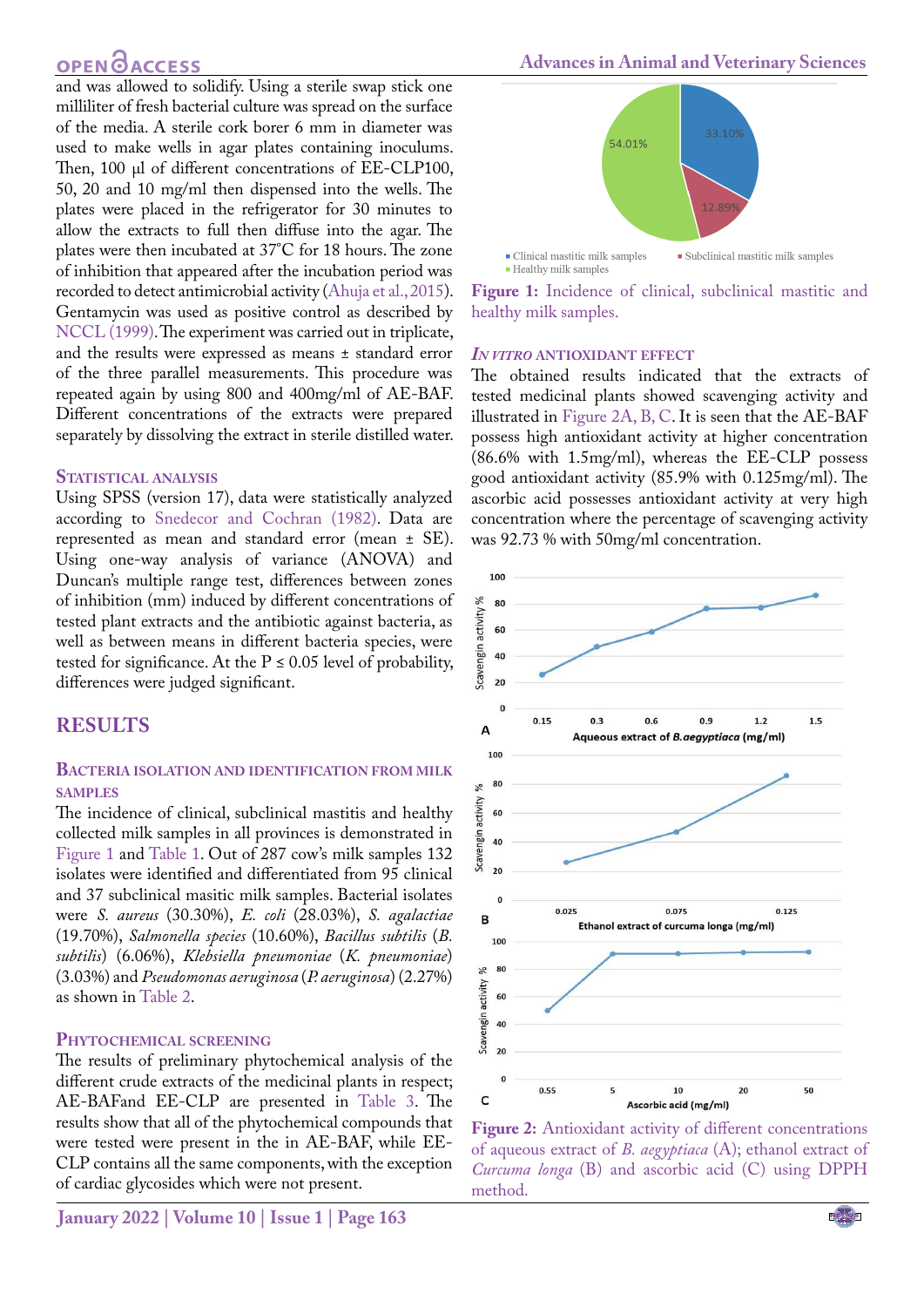# **CCESS**

#### **Advances in Animal and Veterinary Sciences**

<span id="page-4-0"></span>**Table 2:** Percentage of isolated bacteria from clinical and subclinical mastitic cow's milk in four provinces.

| <b>Provinces</b> | <b>Total CM</b> | Isolated bacteria (n (%)) |               |               |                 |                    |               |             |  |
|------------------|-----------------|---------------------------|---------------|---------------|-----------------|--------------------|---------------|-------------|--|
|                  | and SCM         | Gram -ve bacteria         |               |               |                 | Gram + ve bacteria |               |             |  |
|                  |                 | E.coli                    | K. pneumoniae | P. aeruginosa | Salmonella spp. | S. aureus          | S. agalactiae | B. subtilis |  |
| Kaluobia         | 44              | 14(31.81%)                | $2(4.56\%)$   | 1(2.27%)      | $7(15.90\%)$    | 9(20.45%)          | $7(15.90\%)$  | $4(9.09\%)$ |  |
| Giza             | 37              | 10(27.03%)                | $0(0\%)$      | $2(5.41\%)$   | $3(8.11\%)$     | 16(43.24%)         | 5(13.51%)     | 1(2.70%)    |  |
| Sharkia          | 35              | 8(22.86%)                 | $2(5.71\%)$   | $0(0\%)$      | 2(5.71%)        | 8(22.86%)          | 12(34.29%)    | 3(8.57%)    |  |
| El-Fayoum        | <sup>16</sup>   | 5(31.25%)                 | $0(0\%)$      | $0(0\%)$      | $2(12.50\%)$    | 7(43.75%)          | 2(12.50%)     | $0(0\%)$    |  |
| Total            | 132             | 37(28.03%)                | $4(3.03\%)$   | 3(2.27%)      | 14(10.60%)      | $40(30.30\%)$      | 26 (19.70%)   | $8(6.06\%)$ |  |

CM and SCM= clinical mastitic and subclinical mastitic milk samples.

<span id="page-4-1"></span>**Table 3:** Phytochemical constituents of different crude extracts of *B. aegyptiaca* fruits and *C. longa* powder.

| <b>Test</b>                                                                                                                                                                                                                                                                                                                      | Aqueous extract of Ethanol extract<br>B. aegyptiaca | of C. longa |
|----------------------------------------------------------------------------------------------------------------------------------------------------------------------------------------------------------------------------------------------------------------------------------------------------------------------------------|-----------------------------------------------------|-------------|
| Phenolics                                                                                                                                                                                                                                                                                                                        | $+$                                                 | $\ddot{}$   |
| Alkaloids                                                                                                                                                                                                                                                                                                                        | $+$                                                 | $\ddot{}$   |
| Steroids                                                                                                                                                                                                                                                                                                                         | $\ddot{}$                                           | $\ddot{}$   |
| Cardiac Glycosides                                                                                                                                                                                                                                                                                                               | $+$                                                 |             |
| Tannins                                                                                                                                                                                                                                                                                                                          | $+$                                                 | $\ddot{}$   |
| Saponins                                                                                                                                                                                                                                                                                                                         | $+$                                                 | $\ddot{}$   |
| Flavonoids                                                                                                                                                                                                                                                                                                                       | $\ddot{}$                                           | $+$         |
| Proteins                                                                                                                                                                                                                                                                                                                         | $+$                                                 | $+$         |
| Carbohydrates                                                                                                                                                                                                                                                                                                                    | $+$                                                 | $+$         |
| Terpenoids<br>$\sqrt{2}$ $\sqrt{2}$ $\sqrt{2}$ $\sqrt{2}$ $\sqrt{2}$ $\sqrt{2}$ $\sqrt{2}$ $\sqrt{2}$ $\sqrt{2}$ $\sqrt{2}$ $\sqrt{2}$ $\sqrt{2}$ $\sqrt{2}$ $\sqrt{2}$ $\sqrt{2}$ $\sqrt{2}$ $\sqrt{2}$ $\sqrt{2}$ $\sqrt{2}$ $\sqrt{2}$ $\sqrt{2}$ $\sqrt{2}$ $\sqrt{2}$ $\sqrt{2}$ $\sqrt{2}$ $\sqrt{2}$ $\sqrt{2}$ $\sqrt{2$ | $+$                                                 | $\ddot{}$   |

 $+$  )= Detected,  $(-)$  = Not detected

#### **Antibacterial activity of plant extracts**

Evaluation of the antibacterial activity of AE-BAF against the bacteria isolated from clinical and subclinical mastitic cow's milk was recorded in [Table 4](#page-6-0) and illustrated in [Figure 3.](#page-4-2) The results revealed that AE-BAF at 400 and 800 mg/ml had the potential to limit growth of all bacteria except *K. pneumoniae*, which was not suppressed at the 400 mg/ml concentration. When AE-BAF was compared with the control antibiotic (Gentamycin), it showed considerable (P ≤ 0.05) antimicrobial activity against *P. aeruginosa, Salmonella species and S. aureu*s at 800 mg/ml concentration. Antibacterial activity of AE-BAF at 400 mg/ml concentration was found to be substantial ( $P \leq$ 0.05) against *P. aeruginosa* and *S. aureu*s when compared to the Gentamycin. There were no significant differences in antibacterial activity between the two concentrations of AE-BAF against all bacteria, with the exception of *K. pneumoniae*, *Salmonella species* and *S. aures* which were considerably ( $P \le 0.05$ ) suppressed at the 800 mg/ml concentration. Among bacteria species, *S. agalactiae* and *P. aeruginosa* were the most significantly ( $P \le 0.05$ ) inhibited bacterium species at 400 mg/ml, while *S. agalactiae* was the most inhibited bacteria species at 800 mg/ml, compared to other species.

B. egyptiaca aqueous extract (400 mg/ml) ■ B. aegyptiaca aqueous extract (800 mg/ml)<br>■ Gentamycin (10 mg/disc)



<span id="page-4-2"></span>**Figure 3:** Antibacterial effect by different concentrations of *B. aegyptiaca* aqueous extract and Gentamycin antibiotic against bacteria isolated from clinical and subclinical mastitic cow's milk.

The antimicrobial properties of the EE-CLP against bacteria isolated from clinical and subclinical mastitic cow's milk presented in [Table 5](#page-6-1) and [Figure 4,](#page-5-0) where all the test organisms were inhibited with different concentrations of extract. The significant ( $P \le 0.05$ ) antibacterial activity of EE-CLP was observed at 20 and 50 mg/ml concentrations against *S. aureus* compared to the Gentamycin. There were no significant differences in antimicrobial activity between various concentrations of EE-CLP and the control antibiotic against *S. agalactiae*, *P. aeruginosa, K. pneumoniae, Salmonella species,* and *E. coli,* except that 100mg/ml which had a significantly (P ≤ 0.05) lower effect against *B. subtilis* compared to concentration 20, 50 and the antibiotic. While concentration 50 had a significant ( $P \le 0.05$ ) higher effect against *S. aureus* compared to the Gentamycin and, 10 and 100 mg/ml. At concentrations of 10, 20 and 100 mg/ml, *S. agalactiae* is the most affected ( $P \le 0.05$ ) among bacterium species, whereas there was no significant difference between them at concentration 50mg/ml.

## **DIscussion**

Mastitis is considered the most common serious health problem on dairy farms which lead to significant bio health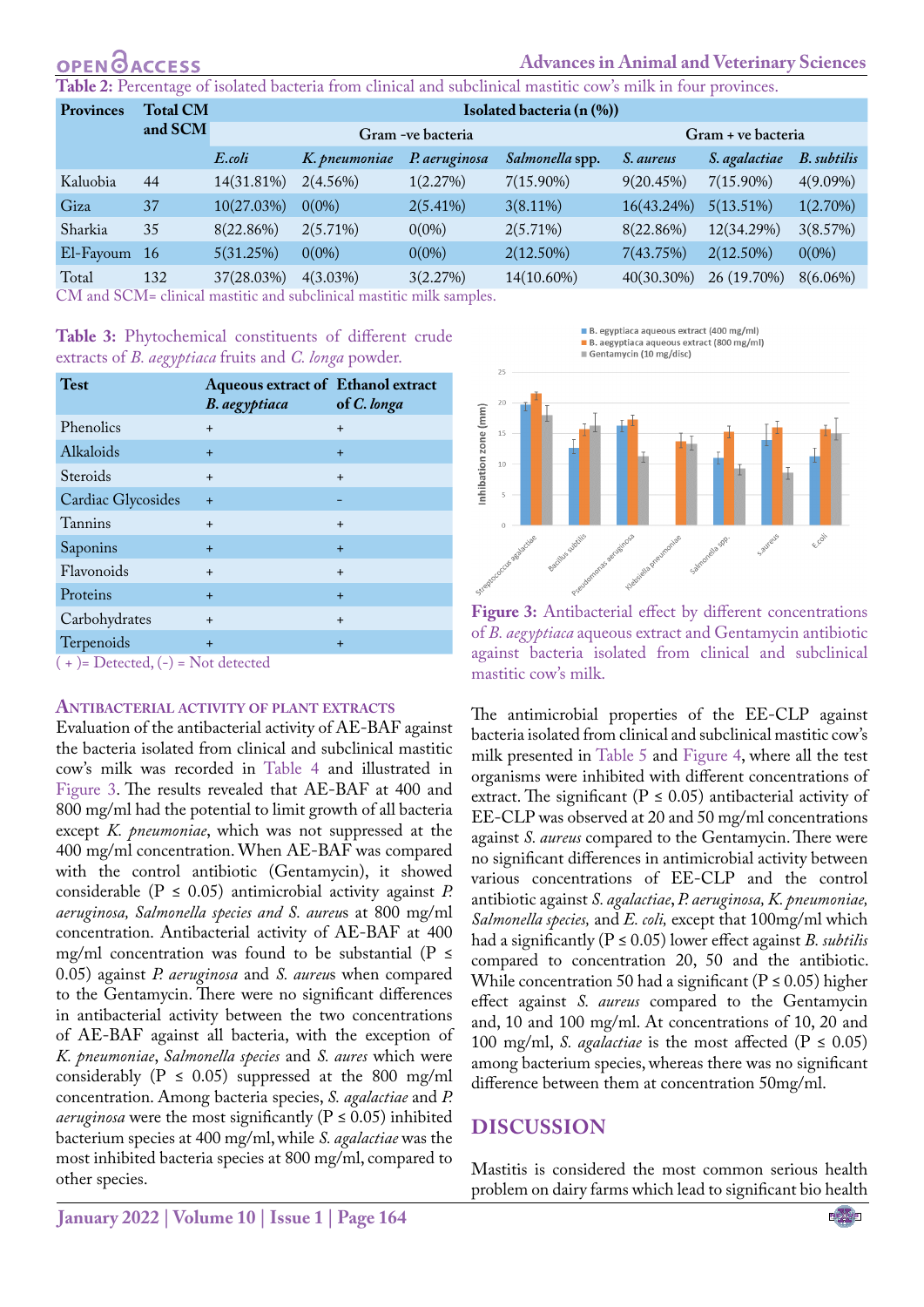## **OPEN**OACCESS

hazard to human particularly in developing countries such as in Egypt ([Ammar et al., 2016](#page-7-4)). Clinical inspection and the California mastitis test were found to be effective diagnostic tools for detecting and distinguishing clinical and subclinical mastitis from apparently healthy cattle, which is consistent with previous findings ([Gianneechini](#page-8-14)  [et al., 2002](#page-8-14)).



<span id="page-5-0"></span>**Figure 4:** Antibacterial activity of the different concentrations of *C. longa* ethanol extrac**t** against bacteria strains isolated from clinical and subclinical mastitic cow's milk compared with antibiotic.

According to clinical inspection and CMT obtained results, the prevalence of clinical and subclinical mastitic and normal milk samples in total collected samples were 33.10%, 12.89% and 54.01 %, respectively. These findings were nearly similar to those reported by (Zeedan et al., 2014), who recorded 34.5%, 24.7%, 40.8% prevalence of clinical mastitis, subclinical mastitis and healthy dairy cows respectively, at Beni-Suef, El-Fayoum, Behera and Monofia Governorates in Egypt. However, they disagree with ([Sayed et al., 2014](#page-9-9)), who reported that 56.3% of mastitis was subclinical and 13.3% was symptomatic. This variation in the percentage of clinical and subclinical mastitis could be attributed to differences in hygienic condition and management in rural areas (Zeedan et al., 2014).

Bacteria are the most important microorganisms that cause mastitis in dairy herds, and they can act as a contagious pathogen or an opportunistic pathogen (Tarazona-Manrique et al., 2019). A total of 132 different bacterial isolates were isolated from 287 cow's milk samples; they were identified by biochemical tests and found to belong to seven different species, as shown in [Table 2.](#page-4-0) [Das et al.](#page-8-15)  [\(2010\)](#page-8-15) and [Alkhamaiseh et al. \(2011\)](#page-7-5) believe that bacterial culture is a good standard method for isolating causative bacteria.

The most predominant bacteria identified in milk samples from clinical mastitic and subclinical cows were *S. aureus* (30.30%), *E. coli* (28.03%) and *S. agalactiae* (19.70%). The highest prevalent of *S. aureus*, *E. coli* and *S. agalactiae* may

occur through transmission by the contaminated Milker's hands, teat-to-teat hygiene and cow-to-cow. These findings were in line with [Das et al. \(2010\)](#page-8-15), who considered these microorganisms are the major etiological agents of clinical and subclinical mastitis worldwide. Because *E. coli* infects the udder via the teat canal, a higher incidence rate of *E. coli* could be attributed to poor hygienic conditions of the environment. *S. aureus* causes food poisoning and commonly found in milk from dairy animals that have mastitis from the environment [\(Mir et al., 2014\)](#page-8-16).

Other species of bacterial isolates in this study, as *Salmonella species*, *B. subtilis, K. pneumoniae* and *P. aeruginosa* are minor causes of bovine mastitis, and this is in agreement with [\(Sayed et al., 2014\)](#page-9-9), who isolated also *Salmonella* species in low incidence (4.2%), *K. pneumoniae* (8.5%), and *P. aerguinosa* (4.2%), as well as [Salih and Ahmed \(2011\),](#page-9-10) who isolated *B. subtilis* (9%) from cow's milk. The distribution of mastitis pathogen strains differs within individual animals in a herd, among herds and among host species [\(Sedky et](#page-9-1) [al., 2020a](#page-9-1)).

In the present results*,* phytochemical screening of the AE-BAF detected the presence of alkaloids, flavonoids, steroids, saponins, phenolic compounds, terpenoids and tannins. This was consistent with the work of [Abdulhamid](#page-7-6) [and Sani \(2016\),](#page-7-6) who detected the presence of the same phytochemicals in the AE-BAF*.* It was slightly similar to the observations of [Henna et al. \(2010\),](#page-8-17) who reported the presence of the same phytochemicals in the AE-BAF except steroids and alkaloids were not detected in their study**.** This is in line with other phytochemical study of Wakawa et al. (2018), who demonstrated the same in the AE-BAF, except cardiac glycosides and alkaloids were not detected in their study.

Phytochemical screening of the EE-CLP indicated the presence of flavonoids, steroids, saponins, alkaloids, phenolic compounds, terpenoids and tannins, these findings are in agreement with [Oghenejobo et al. \(2017\),](#page-9-11) who detected the same compounds in the EE-CLP. Also phytochemical screening of the *C. longa* powder confirmed the presence of carbohydrates, proteins and amino-acids, alkaloids, terpenoids and flavinoids but no tannins, glycosides and saponins [\(Pawar et al., 2014\)](#page-9-12). Contrary to the findings of [Pawar et al. \(2014\),](#page-9-12) tannins and saponins were found in EE-CLP in this study. The chemical composition, toxicity, and bioactivity of the extracts may differ due to the solubility of the active component in various solvents [\(Ekpo and Etim, 2009](#page-8-18)), the chronological age of the plant, percentage humidity of the harvested material, and time of harvest, as well as the method of extraction [\(Felix, 1982](#page-8-19)).

The active phytochemical constituents indicated in these results as shown in [Table 3](#page-4-1) alone or in combination may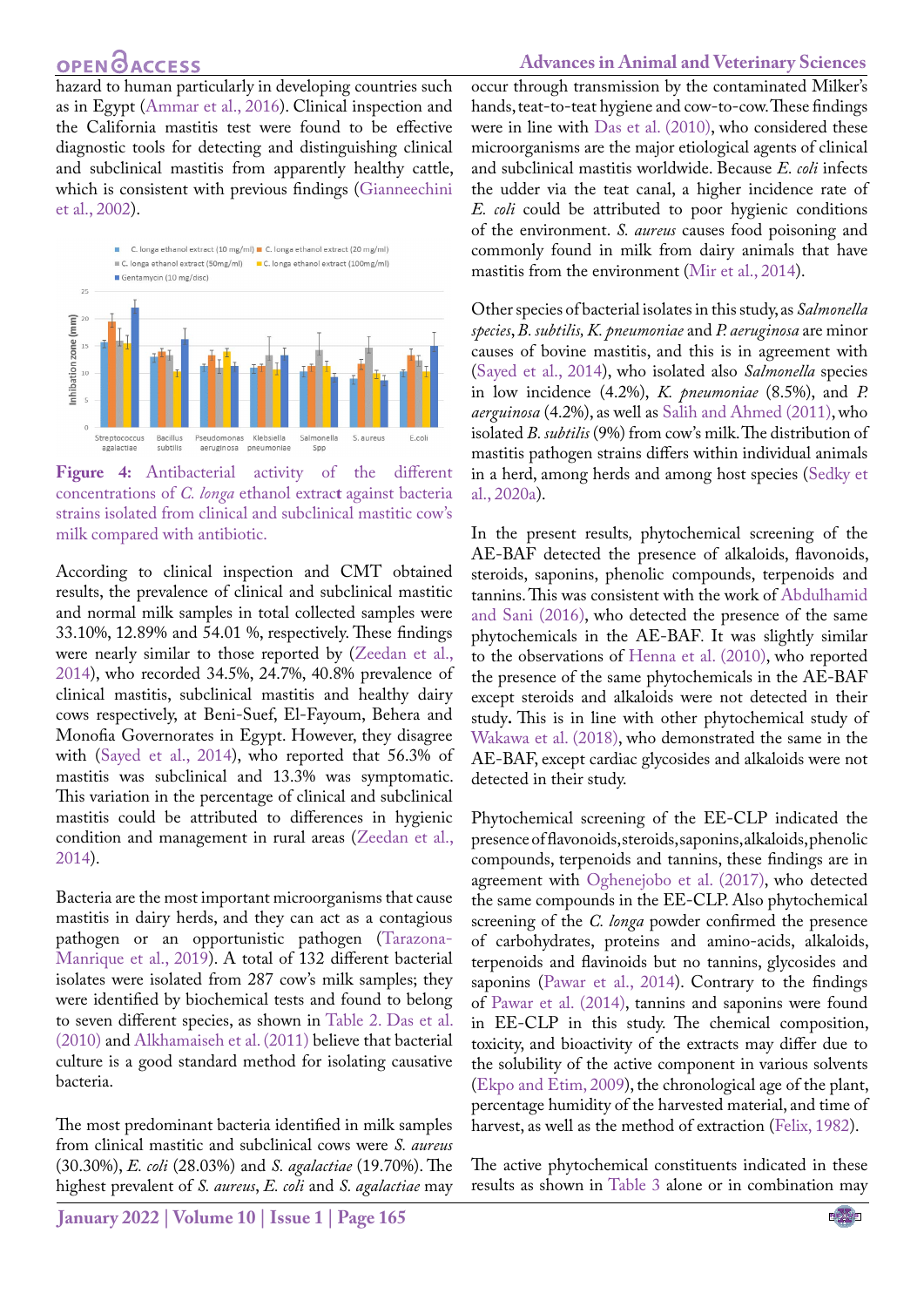# **OPEN**<sub>d</sub>

#### **Advances in Animal and Veterinary Sciences**

be responsible for the observed antioxidant activity [\(Paloi](#page-9-13)  [and Acharya, 2014](#page-9-13)**)**. Plant phenols, flavonoids, tannins and terpenoids are reported to possess potent antioxidant activity [\(Maryam et al., 2009;](#page-8-20) [Khatua et al., 2013\)](#page-8-21). Usman et al. (2020); [Chothani and Vaghasiya \(2011\)](#page-8-5) reported that different parts of *B. egyptiaca* possess potent antioxidant activity. [Miquel et al. \(2002\)](#page-8-22) reported that curcumin exhibit more potent antioxidant activity comparable of that to vitamin E.

The AE-BAF possess significant antibacterial activity at 400 and 800 mg/ml against the Gram-positive and Gramnegative bacteria isolated from clinical and subclinical mastitic cow as shown in [Table 4](#page-6-0) and [Figure 3](#page-4-2)*.* The results obtained showed that the antibacterial activity of the extract significantly increased with increasing concentration, which is consistent with the findings [\(Ezemokwe et al.,](#page-8-23)  [2020](#page-8-23)). Furthermore, these results were supported by [Jahan](#page-8-24) 

[et al. \(2013\),](#page-8-24) who found that *B. aegyptiaca* have a broad spectrum activity against various bacteria including *S. aureus, S. pyogenes, E. coli, K. pneumoniae, P. aeruginosa, S. typhimurium, B. subtilis* and resistance bacteria harboring bla genes. Also, [Ibrahim \(2016\)](#page-8-25) reported that AE-BAF was more potent than petroleum ether extract of *Phyllanthus reticulatus* against *S. aureus* and *E. coli*. It has been reported that *B. aegyptiaca* extracts inhibited the in vitro growth of several strains of *S. aureus and P. aeruginosa* [\(Anani et al.,](#page-7-1) [2015;](#page-7-1) [Mutwali and Abdelgadir, 2016](#page-9-14)).

The presence of saponins and alkaloids in this plant may be responsible for its antibacterial effect, as some previous research have suggested [\(Doughari et al., 2007\)](#page-8-26). The presence of the phytochemical constituents in *B. aegyptiaca*  extracts in this study was reported to be responsible for the plant extract's antibacterial action (Yadav and Panghal, 2010; [Henna et al., 2010](#page-8-17)).

<span id="page-6-0"></span>**Table 4:** Mean zones of inhibition (mm) ± standard error by different concentrations of *B. aegyptiaca* aqueous extract and antibiotic against bacteria isolated from clinical and subclinical mastitic cow's milk.

| <b>Test pathogens</b>    | B.aegyptiaca aqueous<br>extract $(400 \text{ mg/ml})$ | B. aegyptiaca aqueous<br>extract $(800 \text{ mg/ml})$ | Gentamycin<br>$(10 \text{ mg/disc})$ | <b>F</b> value | P value   |
|--------------------------|-------------------------------------------------------|--------------------------------------------------------|--------------------------------------|----------------|-----------|
| Streptococcus agalactiae | $19.7 \pm 0.33$ <sup>Aa</sup>                         | $21.5 \pm 0.29$ <sup>Aa</sup>                          | $18.0 \pm 1.52^{Aa}$                 | 3.637          | <b>NS</b> |
| Bacillus subtilis        | $12.7 \pm 1.33$ BCa                                   | $15.7 \pm 0.89^{\text{BCa}}$                           | $16.3 \pm 2.02$ <sup>Aa</sup>        | 1.717          | <b>NS</b> |
| Pseudomonas aeruginosa   | $16.3 \pm 0.88$ <sup>ABa</sup>                        | $17.3 \pm 0.67$ <sup>Ba</sup>                          | $11.3 \pm 0.66$ <sup>BCb</sup>       | 18.600         | 0.003     |
| Klebsiella pneumoniae    | $0.0\pm0.00^{Db}$                                     | $13.7 \pm 1.33$ <sup>Ca</sup>                          | $13.3 \pm 1.33^{ABCa}$               | 51.281         | 0.001     |
| Salmonella Spp.          | $11.0 \pm 1.00$ <sup>Cb</sup>                         | $15.3 \pm 0.88$ <sup>BCa</sup>                         | $9.3 \pm 0.67$ <sup>Cb</sup>         | 12.950         | 0.007     |
| S. aureus                | $14.0 \pm 2.52^{\text{BCab}}$                         | $16.0 \pm 1.00^{BCa}$                                  | $8.6 \pm 0.89$ <sup>Cb</sup>         | 5.315          | 0.047     |
| E. coli                  | $11.3 \pm 1.33$ <sup>Ca</sup>                         | $15.7 \pm 0.66$ <sup>BCa</sup>                         | $15.0 \pm 2.51$ <sup>ABa</sup>       | 1.909          | <b>NS</b> |
| F value                  | 22.516                                                | 8.072                                                  | 5.400                                |                |           |
| P value                  | 0.001                                                 | 0.001                                                  | 0.004                                |                |           |

Different small letters at the same row indicate to significant differences between different concentrations of *B. aegyptiaca* aqueous extract and antibiotic, while different capital letters at the same column indicate to significant differences between bacteria species at  $P \le 0.05$ , NS= Non-significant.

<span id="page-6-1"></span>

| <b>Table 5:</b> Mean zones of inhibition (mm) ± standard error by different concentrations of C. longa ethanol extract and |  |  |  |
|----------------------------------------------------------------------------------------------------------------------------|--|--|--|
| antibiotic against bacteria isolated from clinical and subclinical mastitic cow's milk.                                    |  |  |  |

| Test pathogens           | C. longa etha-<br>nol extract (10<br>mg/ml) | C. longa etha- C. longa<br>nol extract (20<br>mg/ml) | ethanol extract<br>(50mg/ml)  | C. longa ethanol Gentamycin<br>extract (100mg/<br>ml) | $(10 \text{ mg/disc})$         | F<br>value value | P |
|--------------------------|---------------------------------------------|------------------------------------------------------|-------------------------------|-------------------------------------------------------|--------------------------------|------------------|---|
| Streptococcus agalactiae | $15.7 \pm 0.33$ <sup>Aa</sup>               | $19.5 \pm 1.44$ <sup>Aa</sup>                        | $16 \pm 2.30$ <sup>Aa</sup>   | $15.5 \pm 1.44$ <sup>Aa</sup>                         | $22+1.52$ <sup>Aa</sup>        | 1.283 NS         |   |
| Bacillus subtilis        | $13.0 \pm 0.57$ <sup>Bab</sup>              | $14.0 \pm 0.58$ <sup>Ba</sup>                        | $13.3 \pm 0.88$ Aab           | $10.3 \pm 0.33$ <sup>Cb</sup>                         | $16.3 \pm 2.02$ <sup>Aa</sup>  | 4.088 0.032      |   |
| Pseudomonas aeruginosa   | $11.3 \pm 0.33$ <sup>Ca</sup>               | $13.3 \pm 0.88$ <sup>Ba</sup>                        | $11.0 \pm 1.52$ <sup>Aa</sup> | $14.0 \pm 0.57$ <sup>ABa</sup>                        | $11.3 \pm 0.66$ <sup>BCa</sup> | 2.333 NS         |   |
| Klebsiella pneumoniae    | $11.0\pm0.58$ Ca                            | $11.3 \pm 0.33$ <sup>Ba</sup>                        | $13.3 + 3.38$ <sup>Aa</sup>   | $10.7+1.20$ <sup>Ca</sup>                             | $13.3 \pm 1.33^{ABCa}$         | 0.559 NS         |   |
| Salmonella Spp.          | $10.3 \pm 0.88$ CDa                         | $11.3 \pm 0.33$ <sup>Ba</sup>                        | $14.3 \pm 3.17$ <sup>Aa</sup> | $11.3 \pm 0.88$ <sup>BCa</sup>                        | $9.3 \pm 0.66$ <sup>Ca</sup>   | 1.432 NS         |   |
| S.aureus                 | $9.0 \pm 0.58^{Db}$                         | $11.7 + 0.88$ <sup>Bab</sup>                         | $14.7+2.02$ <sup>Aa</sup>     | $10.0\pm0.57$ <sup>Cb</sup>                           | $8.7 \pm 0.88$ <sup>Cb</sup>   | 4.763 0.021      |   |
| E.coli                   | $10.3 \pm 0.33$ CDa                         | $13.3 + 1.20$ <sup>Ba</sup>                          | $12.3 + 0.88$ <sup>Aa</sup>   | $10.3 \pm 0.88$ <sup>Ca</sup>                         | $15+2.51$ <sup>ABa</sup>       | 2.129 NS         |   |
| F value                  | 15.947                                      | 10.149                                               | 0.533                         | 5.483                                                 | 5.400                          |                  |   |
| P value                  | 0.001                                       | 0.001                                                | <b>NS</b>                     | 0.004                                                 | 0.004                          |                  |   |

Different small letters at the same row indicate to significant differences between different concentrations of *C. longa* ethanol extract and antibiotic, while different capital letters at the same column indicate to significant differences between bacteria isolates at P  $\leq$ 0.05, NS= Non significant.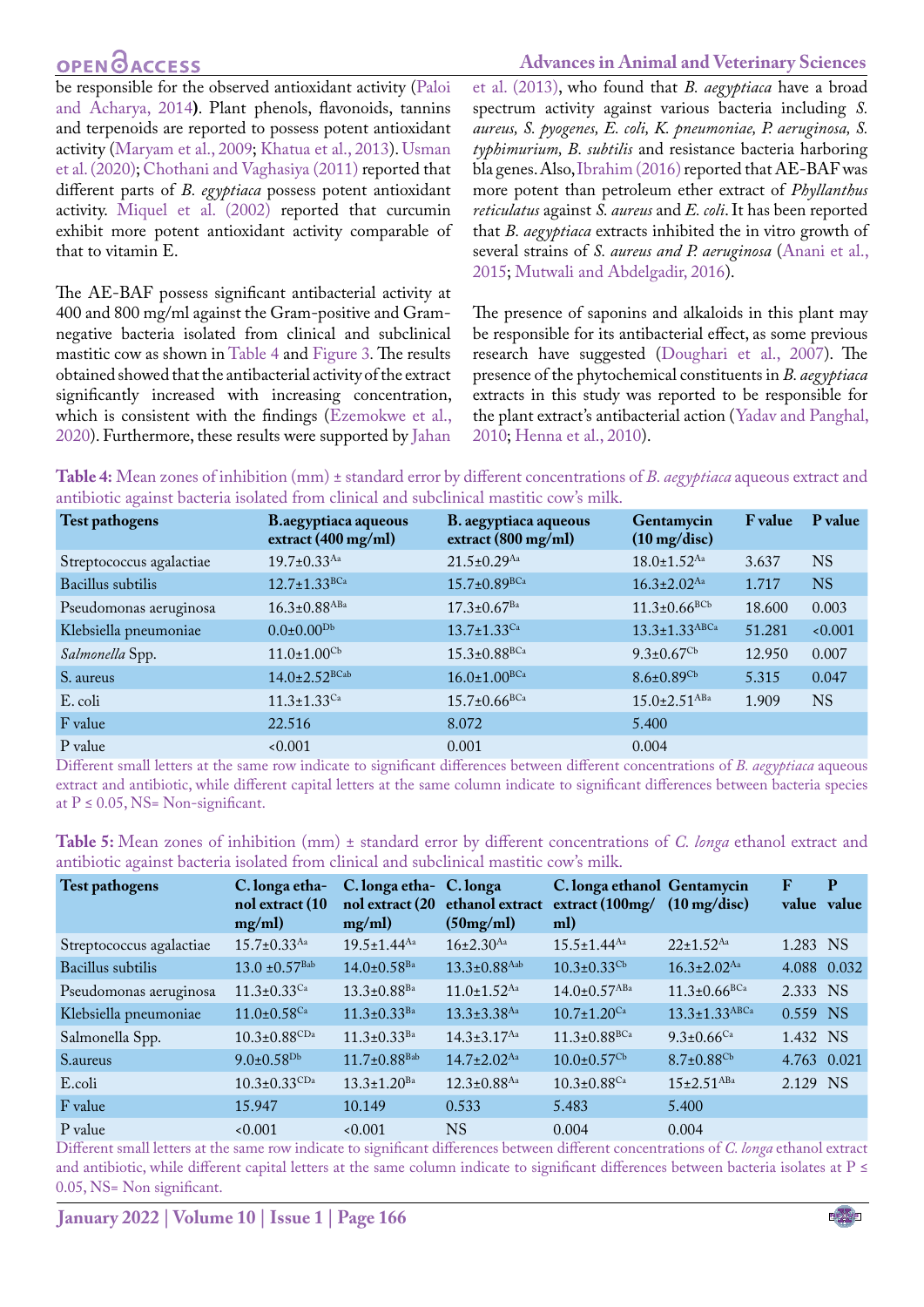# **OPEN**OACCESS

This study evaluated the antibacterial effects of the crude EE-CLP, ethanolic extract of *C. longa* inhibits the growth of both Gram-positive and Gram-negative bacteria as shown in [Table 5](#page-6-1) and [Figure 4.](#page-5-0) The significant antibacterial activities were observed with 20 and 50 mg/ ml concentrations. These results are in agreement with those of [Jha et al. \(2013\)](#page-8-27), who investigated the effects of turmeric and curcuminoids against *S. aureus*, *B. subtilis* and *P. aeruginosa* bacteria. They mentioned that the highest antimicrobial activity resulted from ethanol extract at 20 mg/ml. The *C. longa* rhizome extract was founded to be more potent antibacterial agent than the leaf extract ([Singh et al., 2017\)](#page-9-15), and when ethanol was utilized as the extraction solvent, higher quantities of curcumin and antimicrobial activity were produced [\(Martinez-Correa et](#page-8-28)  [al., 2017](#page-8-28)).

The antibacterial activity of ethanolic extract was due to the presence of various types of terpenoids and glycosides like compounds and these compounds have been found to have strong antimicrobial activity against Gram positive and Gram negative bacteria ([Chhetri et al., 2008](#page-8-29); [Okigbo](#page-9-16)  [et al., 2009\)](#page-9-16). *Curcuma aromatica* extract (Wild turmeric) was reported to have antibacterial activity against *B. lichaniformis, Micrococcus leutus,* and *S. Thyphorium* ([Ara](#page-7-7)  [et al., 2011\)](#page-7-7). They also discovered that the antimicrobial action is due to the presence of high phenolic content. According to Wilson et al. (2005), *B.subtilis* was the most sensitive organism to *C. longa* extract curcuminoid and oil extracts.

## **CONCLUSIONS and Recommendations**

The prevalence of subclinical and clinical mastitis was measured in different Egyptian governorates, and the most common bacteria causing mastitis was identified. According to this study, the AE-BAF and EE-CLP can be used as an alternative to standard mastitis therapy because of their chemical composition, antioxidant capability, and efficiency against mastitis-associated bacteria. AE-BAF exhibited potent antibacterial activities at 800 mg/ ml and EE-CLP exhibited potent antibacterial at 20 and 50 mg/ml against the Gram-positive and Gram-negative bacteria isolated from clinical and subclinical mastitic cow. However, more research into their applicability to mastitis-affected dairy cows is needed and further studies are needed to discover the definite fractions from *C. longa* and or *B. aegyptiaca* to explain the definite mechanism of action of the tested extracts as antibacterial.

#### **ACKNOWLEDGMENTS**

This work was financially supported by National Research Centre as a part of the project No.11020303-the 11<sup>th</sup> Research plan, under supervision of Prof. Dr. Hala A.A. Abou- Zeina

## **Novelty Statement**

The AE-BAF and EE-CLP exhibited potent antibacterial activities against the Gram -positive and Gram-negative bacteria isolated from clinical and subclinical mastitic cow, thus justifying their application in treatment of clinical cases of bovine mastitis.

## **AUTHOR'S CONTRIBUTION**

All authors shared equally in designing, conducting the study and writing the manuscript.

#### **Conflict of interest**

The authors have declared no conflict of interest.

## **REFERENCES**

- <span id="page-7-0"></span>• Abdel-Farid IB, El-Sayed MA (2021). Phytochemical analysis of the desert date *Balanites aegyptiaca* Egypt. J. Bot., 61(1): 95-103.
- <span id="page-7-6"></span>• Abdulhamid A, Sani I (2016). Preliminary phytochemical screening and antimicrobial activity of aqueous and methanolic leave extracts of *Balanites aegyptiaca* (L.). Int. Res. J. Pharm. Biosci., pp. 1-7.
- <span id="page-7-3"></span>• Ahuja C, Kaur H, Sharma R (2015). Antibacterial activity of Terminalia Chebula fruit by agar well diffusion method. J. Chem. Eng. Sci. A., 1(2): 67–72. [https://doi.org/10.15415/](https://doi.org/10.15415/jce.2015.12006) [jce.2015.12006](https://doi.org/10.15415/jce.2015.12006)
- <span id="page-7-5"></span>• Alkhamaiseh SI, Taher M, Ahmad F (2011). The phytochemical contents and antimicrobial activities of Malaysian Calophyllum rubiginosum. Am. J. Appl. Sci., 8: 201-205. <https://doi.org/10.3844/ajassp.2011.201.205>
- <span id="page-7-2"></span>• Amer S, Galvez FLA, Fukuda Y, Tada C, Jimenez IL, Valle WFM, Nakai Y (2018). Prevalence and etiology of mastitis in dairy cattle in El Oro Province, Ecuador. Vet. Med. Sci., 80(6): 861–868. <https://doi.org/10.1292/jvms.17-0504>
- <span id="page-7-4"></span>• Ammar AMA, Soumaya SAE, AbdElwahab AMO, Zeinab AEA (2016). Be detection of multidrug resistance genes in *Pseudomonas Aeruginosa* isolated from bovine mastitic milk. J. Dairy Vet. Anim. Res., 3(2): 43‒49. [https://doi.](https://doi.org/10.15406/jdvar.2016.03.00071) [org/10.15406/jdvar.2016.03.00071](https://doi.org/10.15406/jdvar.2016.03.00071)
- <span id="page-7-1"></span>• Anani K, Adjrah Y, Ameyapoh Y, Karou SD, Agbonon A, De Souza C, Gbeassor M (2015). Effects of hydroethanolic extracts of *Balanites aegyptiaca* (L.) Delile (Balanitaceae) on some resistant pathogens bacteria isolated from wounds. J. Ethnophamacol. Moghadamtousi., 164: 16–21. [https://doi.](https://doi.org/10.1016/j.jep.2015.01.051) [org/10.1016/j.jep.2015.01.051](https://doi.org/10.1016/j.jep.2015.01.051)
- <span id="page-7-7"></span>• Ara G, Durreshahwar KF, Imran M, Akbar A (2011). *In vitro* antibacterial activity of essential oils extracted from locally available medicinal plants. J. Chem. Soc. Pak., 33: 205-208.

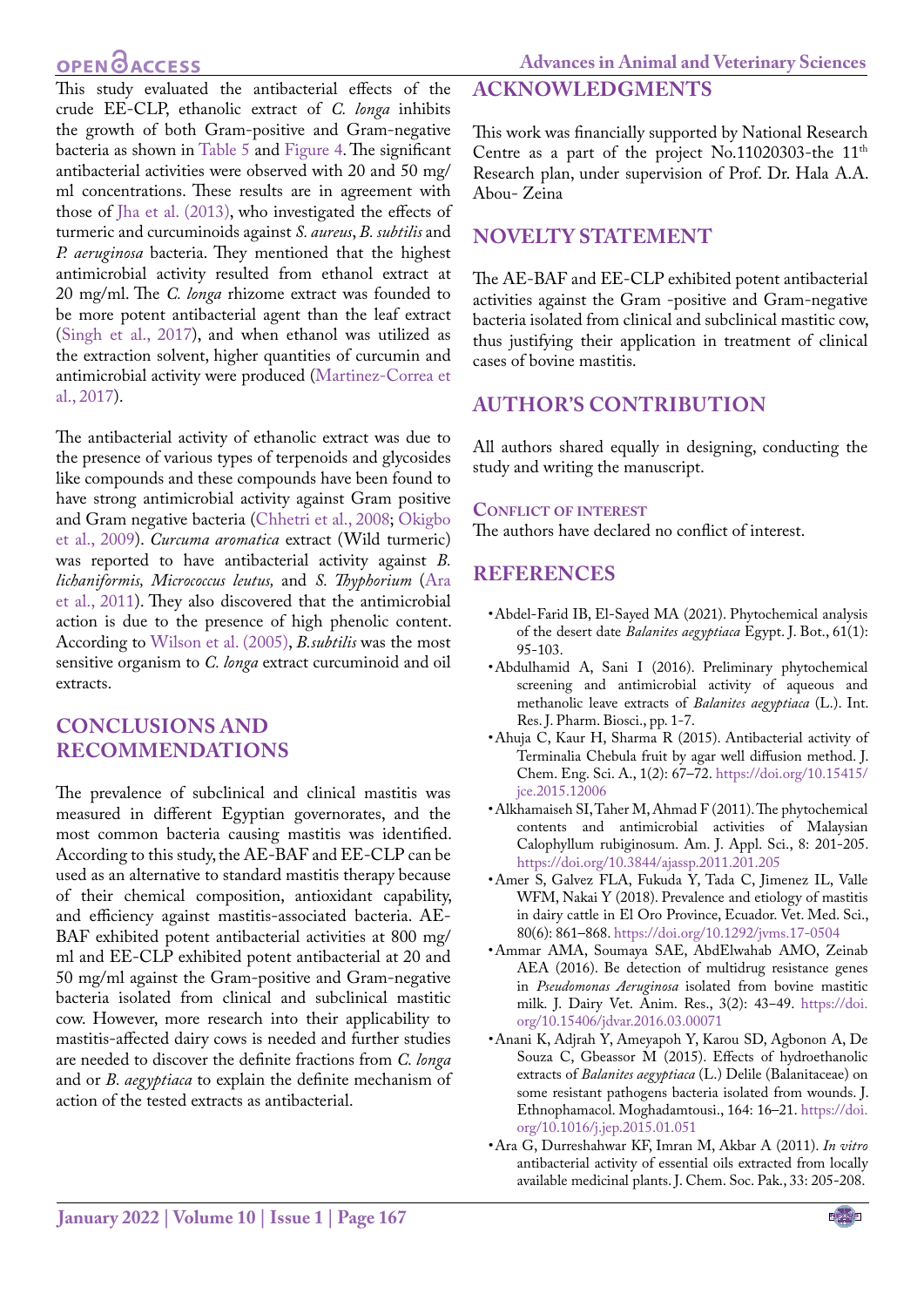#### **Advances in Animal and Veterinary Sciences**

# **OPEN**OACCESS

- <span id="page-8-9"></span>• Boroumand N, Samarghandian S, Hashemy SI (2018). Immunomodulatory, anti-inflammatory, and antioxidant effects of curcumin. J. Herbmed. Pharmacol., 7: 211–219. <https://doi.org/10.15171/jhp.2018.33>
- <span id="page-8-12"></span>• Brand-Williams W, Cuvelier ME, Berset C (1995). Use of a free radical method to evaluate antioxidant activity. LWT-Food Sci. Technol., 28(1): 25-30. [https://doi.org/10.1016/S0023-](https://doi.org/10.1016/S0023-6438(95)80008-5) [6438\(95\)80008-5](https://doi.org/10.1016/S0023-6438(95)80008-5)
- <span id="page-8-7"></span>• Chapagain BP, Wiesman Z, Tsror L (2007). *In vitro* study of the antifungal activity of saponin-rich extracts against prevalent phytopathogenic fungi. Ind. Crop Prod., 26: 109–115. <https://doi.org/10.1016/j.indcrop.2007.02.005>
- <span id="page-8-29"></span>• Chhetri HP, Yogol NS, Sherchan J (2008). Phytochemical and antimicrobial evaluations of some medicinal plants of Nepal. Kathmandu Univ. J. Sci. Eng. Technol., 1(5): 49-54. [https://](https://doi.org/10.3126/kuset.v4i1.2883) [doi.org/10.3126/kuset.v4i1.2883](https://doi.org/10.3126/kuset.v4i1.2883)
- <span id="page-8-5"></span>• Chothani DL, Vaghasiya HU (2011). A review on *Balanites aegyptiaca*  Del (desert date): Phytochemical constituents, traditional uses and pharmacological activity. Pharmacogn. Rev., 5(9): 55–62.<https://doi.org/10.4103/0973-7847.79100>
- <span id="page-8-6"></span>• Cowan MM (1999). Plant products as antimicrobial agents. Clin. Microbiol. Rev., 12: 564–582. [https://doi.org/10.1128/](https://doi.org/10.1128/CMR.12.4.564) [CMR.12.4.564](https://doi.org/10.1128/CMR.12.4.564)
- <span id="page-8-15"></span>• Das K, Tiwari SKR, Shrivastav KD (2010). Techniques for evaluation of medicinal plant products as antimicrobial agent: Current methods and future trends. J. Med. Plants Res., 4: 104-111.
- <span id="page-8-3"></span>• Dingwell RT, Kelton DF, Leslie KE (2003). Management of the dry cow in control of peripartum disease and mastitis. Vet. Clin. N. Am. Food Anim., 19(1): 235–265. [https://doi.](https://doi.org/10.1016/S0749-0720(02)00072-5) [org/10.1016/S0749-0720\(02\)00072-5](https://doi.org/10.1016/S0749-0720(02)00072-5)
- <span id="page-8-26"></span>• Doughari JH, Pukuma MS, De N (2007). Antibacterial effects of *Balanites aegyptiaca* L. Drel. and *Moringa oleifera* Lam. on *Salmonella typhi*. Afr. J. Biotechnol., 6(19): 2212-2215. <https://doi.org/10.5897/AJB2007.000-2346>
- <span id="page-8-18"></span>• Ekpo MA, Etim, PC (2009). Antimicrobial activity of ethanolic and aqueous extracts of *Sidaacuta* on microorganisms from skin infections. J. Med. Plants Res., 3(9): 621-624.
- <span id="page-8-11"></span>• El-Newary SA, Ismail RF, Shaffie N, Hendawy SF, Omer E (2016). Hepatoprotective, therapeutic and *in vivo* antioxidant activities of *Tagetes lucida* leaves alcoholic extract against paracetamol-induced hepatotoxicity rats. Int. J. Pharm. Tech. Res., 9(12): 327-341.
- <span id="page-8-23"></span>• Ezemokwe GC, Aguiyi JC, Chollom FP (2020). The antibacterial activity of aqueous and ethanolic leaf extracts of *Balanites aegyptiaca* (L.) Del plant on some selected clinical human pathogens*.* J. Adv. Microbiol., 20(10): 51-66. [https://doi.](https://doi.org/10.9734/jamb/2020/v20i1030290) [org/10.9734/jamb/2020/v20i1030290](https://doi.org/10.9734/jamb/2020/v20i1030290)
- <span id="page-8-19"></span>• Felix MT (1982). Medical microbiology. Churchill livingstone (Publishers): London, UK.
- • Fusco V, Chieffi D, Fanelli F, Logrieco AF, Cho GS, Kabisch J, Böhnlein C, Franz CMAP (2020). Microbial quality and safety of milk and milk products in the 21<sup>st</sup> century. Comp. Rev. Food Sci. Food Saf., 19: 2013–2049. [https://doi.](https://doi.org/10.1111/1541-4337.12568) [org/10.1111/1541-4337.12568](https://doi.org/10.1111/1541-4337.12568)
- <span id="page-8-14"></span>• Gianneechini R, Concha C, Rivero R, Delucci I, Moreno LJ (2002). Occurrence of clinical and sub-clinical mastitis in dairy herds in the West Littoral Region in Uruguay. Acta Vet. Scand., 43: 221-230. [https://doi.org/10.1186/1751-](https://doi.org/10.1186/1751-0147-43-221) [0147-43-221](https://doi.org/10.1186/1751-0147-43-221)
- <span id="page-8-17"></span>• Henna JS, Adamu AK, Lortsuan DN, Olonitola OS (2010). Phytochemical screening and antibacterial effect of the aqueous and methanolic extracts of roots of *Balanites*

*aegyptiaca* (Del) on some bacteria species on some bacteria species. Sci. World J., 5(2): 59-62. [https://doi.org/10.4314/](https://doi.org/10.4314/swj.v5i2.61518) [swj.v5i2.61518](https://doi.org/10.4314/swj.v5i2.61518)

- <span id="page-8-25"></span>• Ibrahim EE (2016). Evaluation of antimicrobial activity of *Balanites aegyptiaca* and *Phyllanthus reticulates* Leaves. Pharm. Glob., 7(1): 1-4.
- <span id="page-8-24"></span>• Jahan N, Khatoonn RM, Shahzad A, Shahid M (2013). Antimicrobial activity of medicinal plant *Balanites aegyptiaca*  Del. and it's *in vitro* raised calli against resistant organisms especially those harbouring Bla genes. J. Med. Plants Res., 7:1692-1698.<https://doi.org/10.5897/AJPS2013.1058>
- <span id="page-8-27"></span>• Iha H, Barapatre A, Prajapati M, Aadil KR, Senapati S (2013). Antimicrobial activity of rhizome of selected curcuma variety. Int. J. Life Sci. Bt Pharm. Res., 2(3): 183-189.
- <span id="page-8-10"></span>• Kai Kai, Wanling BI, Yukun BO, Yingwang YE, Danfeng Z (2020). Curcumin-A review of its antibacterial effect. Biomed. J. Sci. Tech. Res., 26(1): 19585-19587.
- <span id="page-8-21"></span>• Khatua S, Roy T, Acharya K (2013). Antioxidant and free radical scavenging capacity of phenolic extract from *Russula laurocerasi.* Asian J. Pharm. Clin. Res., 6(4): 156-160.
- <span id="page-8-0"></span>• Kotb EEZ, EL Sawah AM, Kortam LE, Abd El Fattah OA, Barghooth WM (2021). Evaluation of using different adjuvants used for preparation of *Staphylococcus aureus* mastitis vaccine on the immune response. J. Appl. Vet. Sci., 6(1): 9–17.<https://doi.org/10.21608/javs.2021.140065>
- <span id="page-8-4"></span>• Kovacevic Z, Radinovic M, Cabarkapa I, Kladar N, Bozin B (2021). Natural agents against bovine mastitis Pathogens. Antibiotics, 10(2): 205-221. [https://doi.org/10.3390/](https://doi.org/10.3390/antibiotics10020205) [antibiotics10020205](https://doi.org/10.3390/antibiotics10020205)
- <span id="page-8-1"></span>• Kromker V, Leimbach S (2017). Mastitis treatment- Reduction in antibiotic usage in dairy cows. Reprod. Dom. Anim., 52: 21–29. <https://doi.org/10.1111/rda.13032>
- <span id="page-8-28"></span>• Martinez-Correa HA, Paula JT, Kayano ACA, Queiroga CL, Magalhaes, PM, Costa, FTM, Cabral, FA (2017). Composition and antimalarial activity of extracts of *Curcuma longa* L. Obtained by a combination of extraction processes using supercritical  $CO<sub>2</sub>$ , ethanol and water as solvents. J. Supercrit. Fluids, 119(1): 122-129. [https://doi.](https://doi.org/10.1016/j.supflu.2016.08.017) [org/10.1016/j.supflu.2016.08.017](https://doi.org/10.1016/j.supflu.2016.08.017)
- <span id="page-8-20"></span>• Maryam Z, Farrukh A, Iqbal A (2009). The *in vitro* antioxidant activity and total phenolic content of four Indian medicinal plants. Int. J. Pharm. Pharm. Sci., 1: 88-95.
- <span id="page-8-22"></span>• Miquel J, Bernd A, Sempere JM, Diaz-Alperi J, Ramirez A (2002). The *curcuma* antioxidants: Pharmacological effects and prospects for future clinical use a review. Arch. Gerontol. Geriatr., 34: 37-46. [https://doi.org/10.1016/](https://doi.org/10.1016/S0167-4943(01)00194-7) [S0167-4943\(01\)00194-7](https://doi.org/10.1016/S0167-4943(01)00194-7)
- <span id="page-8-16"></span>• Mir AQ, Bansal BK, Gupta DK (2014). Subclinical mastitis in machine milked dairy farms in Punjab: prevalence, distribution of bacteria and current antibiogram. Vet. World, 7: 291-294.<https://doi.org/10.14202/vetworld.2014.291-294>
- <span id="page-8-8"></span>• Moghadamtousi SZ, Kadir HA, Hassandarvish P, Tajik H, Abubakar S, Zandi K (2014). A review on antibacterial, antiviral, and antifungal activity of curcumin. Biomed. Res. Int., 2014: 186864.<https://doi.org/10.1155/2014/186864>
- <span id="page-8-2"></span>• Mohandes SSE, Gamal IM, Abou-Zeina HA, Elbayoumy MK (2021). Some studies on phenotypic and genotypic characters of small colony variants *staphylococcus aureus* isolated from dairy cows infected with mastitis in Egypt. Adv. Anim. Vet. Sci., 9(5): 637-647. [https://doi.org/10.17582/journal.](https://doi.org/10.17582/journal.aavs/2021/9.5.637.647) [aavs/2021/9.5.637.647](https://doi.org/10.17582/journal.aavs/2021/9.5.637.647)
- <span id="page-8-13"></span>• Mostafa AA, Al-Askar AA, Almaary KS, Dawoud TM, Sholkamy EN, Bakri MM (2018). Antimicrobial activity

NE**X**US